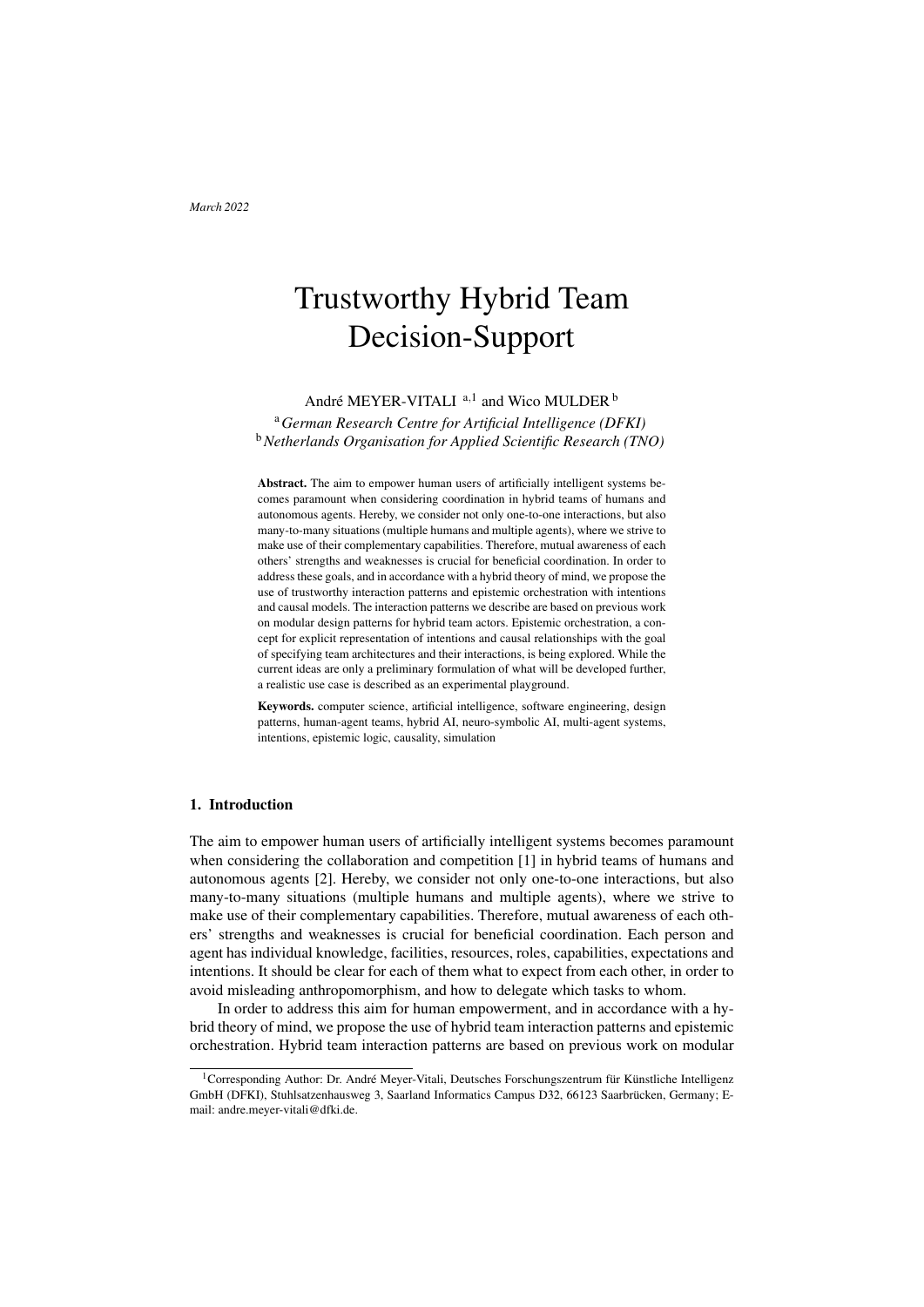design patterns for hybrid actors [\[3\]](#page-8-2) [\[4\]](#page-8-3). Epistemic orchestration is a concept for explicit representation of intentions and causal relationships with the goal of reasoning about them for specifying and composing team architectures and their interactions.

Trust in hybrid teams emerges from transparent coordination and awareness of mutually shared expectations and explanations.

Hybrid team interactions for multi-party decision-making can be explored in simulated environments where agents are represented as active digital twins and humans participate either interactively or by modelling their (social) behaviour. Nevertheless, the deployment in critical trustworthy real-world use cases is the ultimate goal for hybrid intelligent systems.

As a use case the following scenario is presented: in an urban environment, smart buildings interact with each other to optimise their individual energy consumption. They interact with humans regarding their desired levels of climate comfort, shared characteristics and expected occupation. Both, humans and buildings are modelled as agents, each with their individual behaviour and intentions [\[5\]](#page-8-4). As such, they form temporary organisations that negotiate to meet their operational efficiency and sustainability goals.

# 2. Human Empowerment

Since the very beginning of humanity we have progressed with the help of ever more sophisticated tools and knowledge. Now, knowledge itself becomes a tool. Especially, if we consider the interaction among humans and artificially intelligent agents, it is essential to create and manage awareness of the diverse mutual assumptions. Agents are autonomous virtual or physical entities (software or robots), where autonomy refers to their independence from direct human control. Nevertheless, agents do not have intentions (or even consciousness [\[6\]](#page-8-5)) on their own. Rather, these intentions and goals are defined by humans who are responsible for their agents' behaviour.

When considering the collaboration and competition in hybrid teams of humans and autonomous agents, we consider many-to-many situations where multiple humans and multiple agents form hybrid teams. The purpose of the agents is to empower humans with providing their complementary capabilities, such as fast and precise information exchange and analysis of large data sets. Agents can play many different roles, but the responsibility for decisions remains, in principle, with humans, for example by verifying, validating and approving proposals for decisions. An essential aspect of meaningful collaboration is to make mutual assumptions and expectations explicit, such that they can be used in deliberation and communication. This is a prerequisite for appropriate delegation of tasks and the accurate and concise descriptions of their underlying intentions.

# *2.1. Hybrid Theory of Minds*

The Theory of Mind (ToM) [\[7\]](#page-8-6) [\[8\]](#page-8-7) refers to taking into account other people's mental states of mind when communicating and acting in a social context. Rather than reasoning only with one's own beliefs, desires, intentions, emotions, and thoughts, a person or agent with the awareness of others' states of mind can consider different and mindful acts, depending on a perceived context. This ability allows them to more easily understand, predict, and even manipulate the behaviour of others [\[9\]](#page-8-8).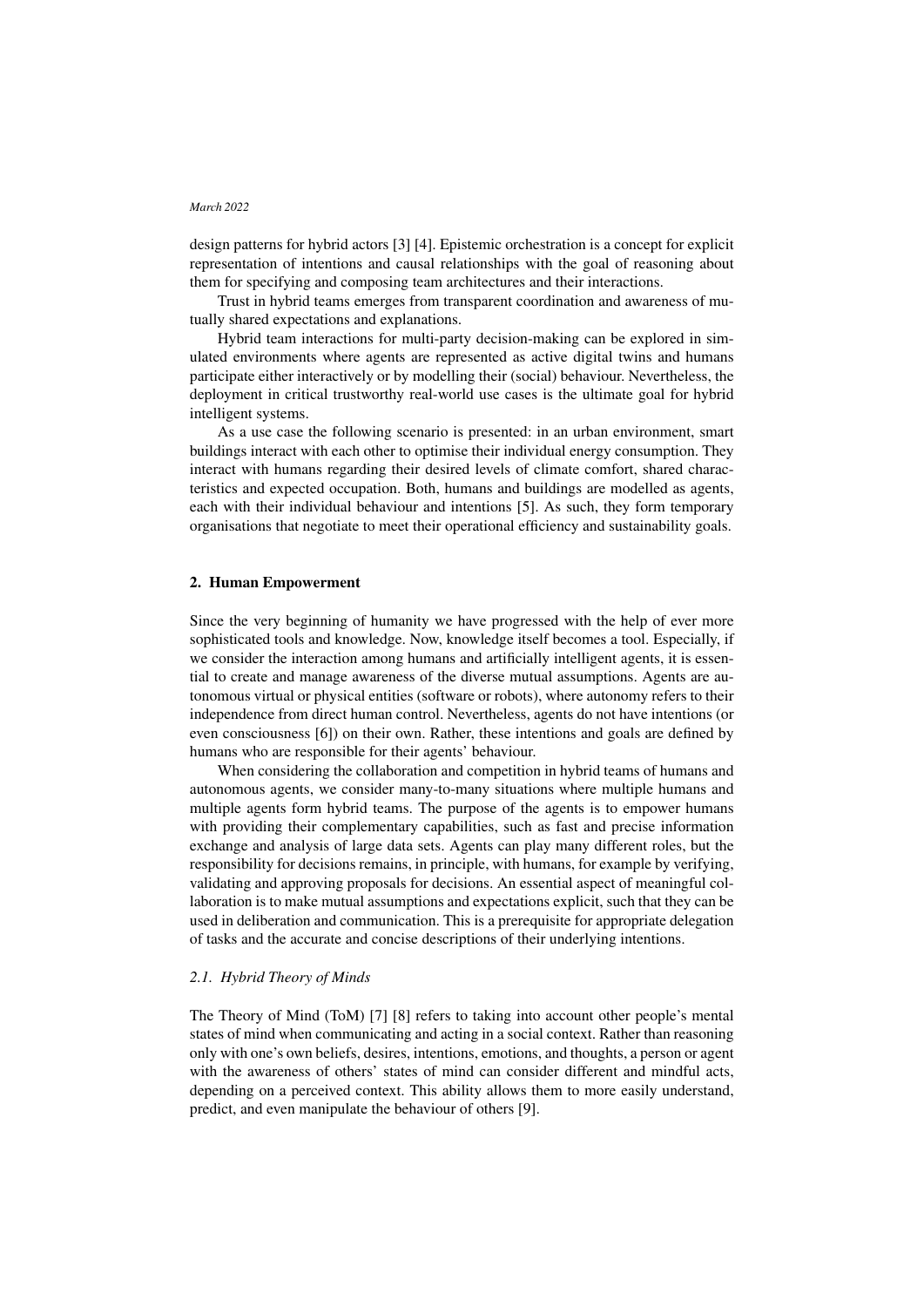In hybrid teams, the states of mind of multiple persons and agents need to be taken into account. The states attributed to humans and agents differ significantly. For example, agents can hardly be understood to have emotions, while these are important for understanding, predicting and reacting to humans' behaviours. On the other hand, intentions as will be explained below - are very useful for describing and explaining the behaviour of humans and agents, although in different ways. Intentions can be defined concisely in epistemic modal logic.

Also within each category, each person or agent has individual states of mind. It is unrealistic and futile to assume that everybody knows and intends the same things or that knowledge and intentions are global. However, knowledge and intentions can efficiently and effectively be acquired and shared in hybrid teams. With various roles the necessity for diverse knowledge varies, i.e. some people and agents become experts in their field and can be consulted by others whenever their domain is targeted (knowledge on demand).

# *2.2. Trustworthy Interaction*

Instead of relying on AI systems to take over human activities, as some have predicted, it is better to focus on how humans and machines can complement each other's strengths [\[10\]](#page-8-9). For example, radiologists are still needed to interpret MRI images [\[11\]](#page-8-10), but they will have to collaborate with AI systems and those systems need to support the human collaborators by providing insight into their decision-making process. Therefore, a new approach of hybrid or neuro-symbolic AI is necessary for creating trustworthiness [\[12\]](#page-9-0) [\[13\]](#page-9-1) [\[14\]](#page-9-2).

Trustworthiness in interacting with artificially intelligent systems emerges from experience and as a combination of various properties, such as fairness, robustness, transparency, verification, and accuracy [\[15\]](#page-9-3). AI systems are trusted when we have confidence in the decisions that they take, i.e. when we understand why they are made [\[16\]](#page-9-4), even when we disagree.

Mutual awareness of each others' strengths and weaknesses is crucial for beneficial coordination [\[17\]](#page-9-5). Each person and agent has individual knowledge, facilities, roles, capabilities, expectations and intentions, according to the above-mentioned hybrid theory of mind.

In hybrid teams, each participant needs to be aware of each other's intentions and capabilities. Primarily, a distinction needs to be made between biological and synthetic actors. But, of course, not all humans or agents are the same, either. It should be clear for each of them what to expect from each other, in order to avoid anthropomorphism, and how to delegate which tasks to whom [\[18\]](#page-9-6) [\[19\]](#page-9-7). Avoiding misleading anthropomorphism is important to prevent bots from pretending to be humans, for example..

For creating trust, it is necessary to organise teams in ways that allow for participant's transparency of each other's roles and responsibilities - at least within the team, but preferably beyond. For this purpose, shared knowledge, intentions, and assumptions must be made explicit - a fundamental principle in software engineering (e.g., Architectural Decision Records [\[20\]](#page-9-8) [\[21\]](#page-9-9) [\[22\]](#page-10-0) and Test-Driven Development [\[23\]](#page-10-1)) that is equally applicable to organisations and other complex systems.

In a community with trustworthy interactions, it is crucial to establish and enforce social norms [\[24\]](#page-10-2) [\[25\]](#page-10-3) [\[26\]](#page-10-4) [\[27\]](#page-10-5). Such norms can be of generic nature or valid only within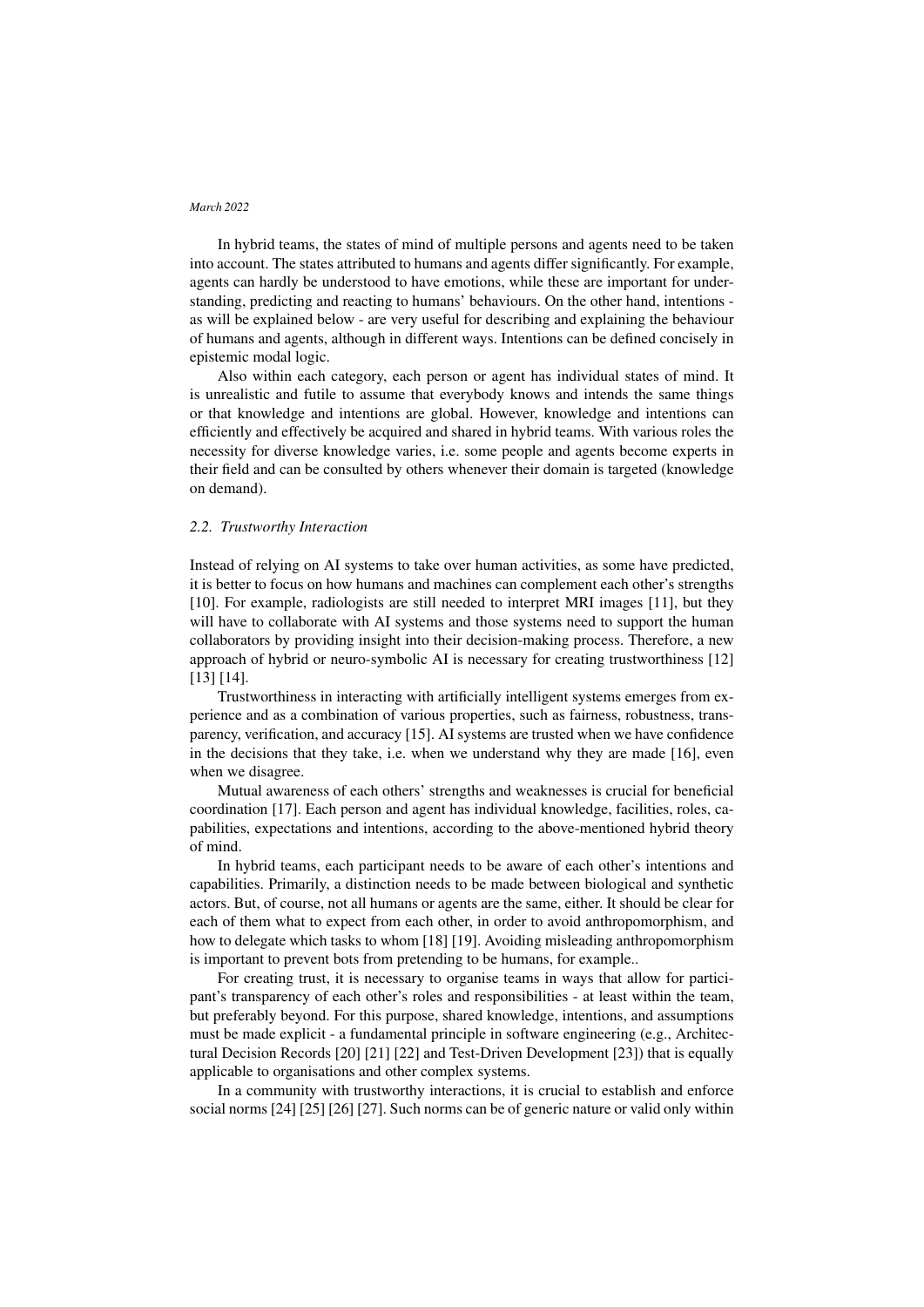certain communities or teams and specify transparently what is expected behaviour, what is allowed or forbidden and which are the consequences in case of violations. In addition, knowledge and intentions, but also norms, can change and need to be adapted in due course. Otherwise, such systems and interactions cannot be trusted any longer.

In order to address these goals, and in accordance with the hybrid theory of mind, the use of interaction patterns and epistemic orchestration is promising. Hybrid team interaction patterns are based on previous work on modular design patterns for hybrid actors and explained in more detail in chapter [3.](#page-3-0) Epistemic orchestration is a concept that combines intentions, epistemic logic and causal models as will be discussed in chapter [4.](#page-5-0)

# <span id="page-3-0"></span>3. Hybrid Team Interaction Patterns

Interactions in hybrid teams can be explained and documented as patterns. Below, we list a number of interaction patterns for hybrid team-building and management. These patterns show various ways how to enable collaboration or competition. In collaborative settings, which are what occurs most often, tasks are distributed (and split up in subtasks) to those who can perform them best. Access to available resources is coordinated. In competitive settings, resources will be accessed based on individual preferences and needs.

Whenever participants commit on contributing to a team's intentions they deliberately give up their autonomy to a certain degree [\[28\]](#page-10-6). According to mutual matches of individual intentions and team intentions, they declare their commitments. The commitments can be documented in a contract, which increases the transparency and, hence, trust in the team and its members.

# *3.1. Market Pattern*

A market mechanism (see figure [1\)](#page-4-0) is used for potential participants of a hybrid team to describe and publish their capabilities and needs. For example, a public forum serves to announce tasks to be executed. Such tasks are published by an initiator who wants to achieve some goals based on its knowledge (semantic model). Task descriptions include information about the intentions (why), (sub-)tasks (what) and required processes and resources (how). Interested agents and humans can search for and check the requirements of the tasks and, when interested and capable, can apply for performing them within a certain time frame. Known mechanisms are tuple spaces [\[29\]](#page-10-7) [\[30\]](#page-10-8) or blackboard architectures [\[31\]](#page-10-9) [\[32\]](#page-10-10) [\[33\]](#page-10-11) [\[34\]](#page-10-12). The publish/subscribe pattern [\[35\]](#page-11-0) is very similar, too. In fact, the potential participants do not communicate directly before the team is formed, but only through the market mechanism. The initiator receives bids, selects which bids to accept and informs the chosen participants that they can start to collaborate on their tasks. With the refusal, an option to allow for amended bids can be sent, including information regarding the refusal. For reasoning about the selection, the initiator can make use of the capability descriptions in the bids, which are described using a shared ontology and logic statements.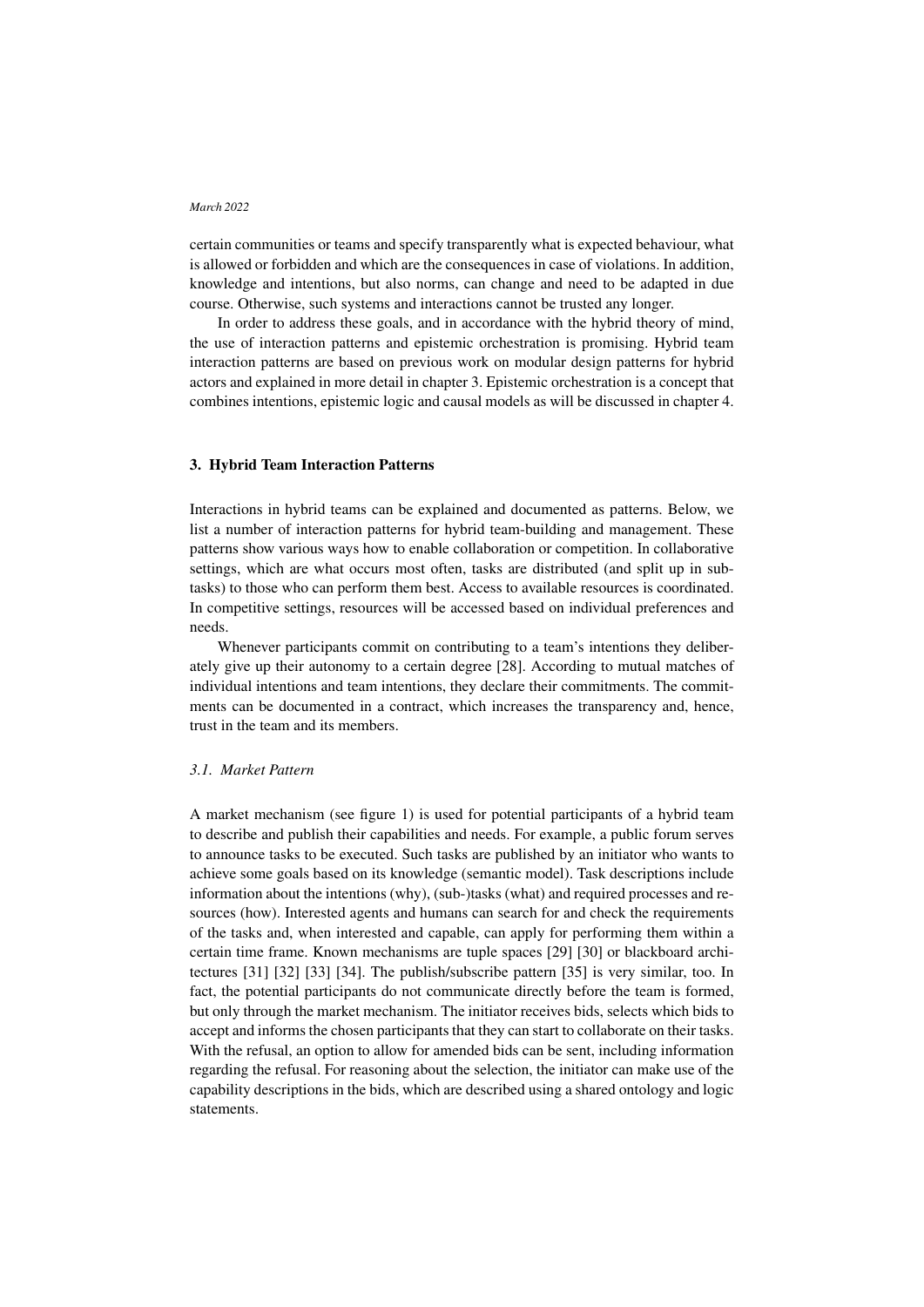

<span id="page-4-0"></span>Figure 1. Market Pattern



<span id="page-4-1"></span>Figure 2. Negotiation Pattern

# *3.2. Negotiation Pattern*

In contrast to the market pattern, the initiator in the negotiation pattern (see figure [2\)](#page-4-1) needs to know potential participants beforehand in order to invite them to make a bid. Invitations can be passed on, however. The negotiation and selection process is identical to the aforementioned market pattern and the resulting commitments are also valid in this case.

# *3.3. Delegation Pattern*

When an initiator wants a task to be performed, a team can be composed by direct interaction with performers (see figure [3\)](#page-5-1). Tasks are then simply delegated (with or without consent) and resources allocated. Each participant makes a local plan for performing its task and returns the result to the initiator for integrating the sub-tasks and to update its knowledge. In such a scenario with a low level of autonomy of the participants it is still important to explicitly document the task distribution and roles in contracts in order to achieve a high level of transparency and trust.

# *3.4. Competition Pattern*

As mentioned above, not all scenarios are based on mutual agreements. Instead of negotiating and agreeing on shared intentions, humans and agents can also compete for resources among each other (see figure [4\)](#page-5-2). The competition can occur among individuals, but also among teams. Resources are always limited and it is obvious that even a team with the best intentions and mutual agreements cannot claim all of them unilaterally. Therefore, some form of competition emerges within and among teams.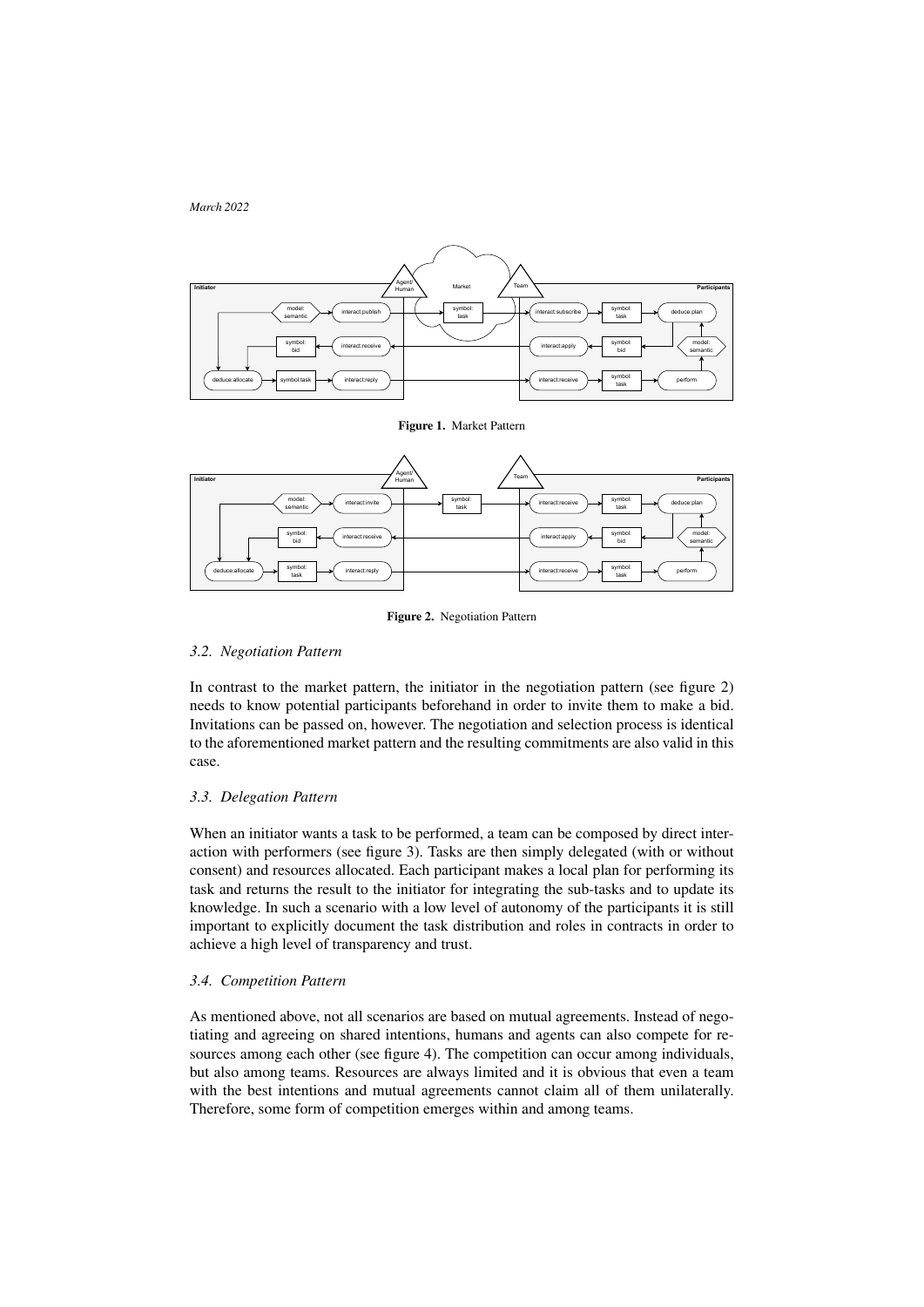



<span id="page-5-1"></span>Figure 3. Delegation Pattern



<span id="page-5-2"></span>Figure 4. Competition Pattern

# <span id="page-5-0"></span>4. Epistemic Orchestration

This chapter introduces ideas for a concept of epistemic orchestration that allows for designing trustworthy AI systems by leveraging explicit models of knowledge, intentions and causal relationships. This concept is work in progress.

The aim and expectation of epistemic orchestration is to enable explicit description and communication of mutual knowledge, intentions, causes and effects in hybrid distributed systems (i.e., complex systems of human and artificial actors in an open world). Without explicit representations such mutual understanding is not guaranteed. However, the representations can also be learned and shared.

Epistemic orchestration combines intentions, epistemic logic and causal models. Rather than programming in a procedural or declarative manner, we propose to program in an intentional manner [\[5\]](#page-8-4), where intentions describe desired outcomes, but not how to achieve them nor the exact results.

While the current ideas are only a preliminary formulation of what will be developed further, a realistic use case is described in chapter [5](#page-6-0) as an experimental playground.

In short, what is to be achieved is to define what each party knows (using epistemic logic), what they want to know or achieve (their intentions as desired future states in the world) and how they are related (by applying causal relationships) - in a multi-party setting where participants can (but are not obliged to) collaborate.

Some pieces of the puzzle are outlined below, but how exactly they fit together to form the big picture is yet to be determined.

Epistemic logic enables the representation of knowledge of agents. It is based on modal logic that makes statements about the necessity and possibility of phenomena. Epistemic logic adds a knowledge operator for each agent to represent the individually known statements:  $K_A \phi_1 \wedge K_B \phi_2 \wedge ... \wedge K_n \phi_n$ . Because the state and knowledge of the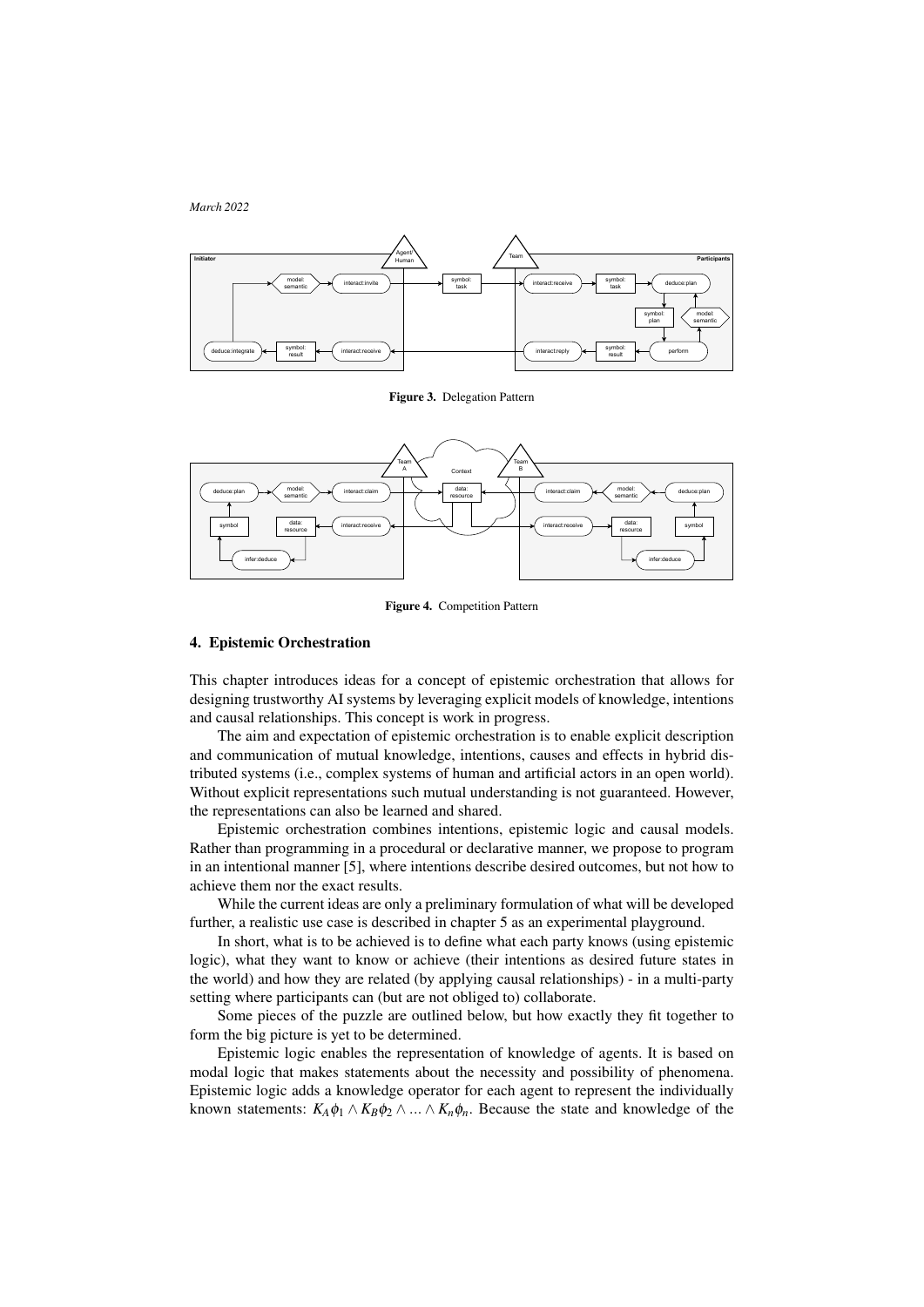world changes, dynamic epistemic logic allows for updating the knowledge about statements and adds actions (with pre- and post-conditions) [\[36\]](#page-11-1) [\[37\]](#page-11-2).

In one approach, intentions are discovered by observing the actions of agents from, on the one hand, their knowledge of the actions at their disposal and, on the other hand, the actions they have finally carried out [\[38\]](#page-11-3). Therefore, knowledge about the knowledge of others is essential even when it is known not to be true:  $K_A K_B K_n \phi$ . In this case, it is assumed that other agents' actions and their success in a given world are an indication of their intentionality.

Rather than discovering intentions by observation, in [\[39\]](#page-11-4) epistemic frames are introduced that represent intentions, in this case in games. Intentions are, thus, explicitly constructed and epistemic frames serve for determining strategies of actions. In another context where agents collaborate, rather than compete with each other, such frames could be shared among agents in a team.

A further ingredient for achieving epistemic orchestration is to use epistemic operators in a causal language [\[40\]](#page-11-5). This would allow for connecting intentions to causes and effects via dynamic epistemic logic that is, on the one hand, representing intentions and knowledge, and on the other hand, modelling causal reasoning and learning causal relationships.

By continuing in this direction and integrating the above-mentioned approaches, it should be possible to learn and reason about individual intentional and causal relationships [\[41\]](#page-11-6). In a hybrid team setting, this would allow for transparent and trustworthy specification and sharing of individual and group intentions. Once this would be achieved, dynamic task distributions could allow for efficient and explainable (semi-) auto-configurations of modular neuro-symbolic AI systems with a programming language of intentions and interaction patterns. It would, by choice, be semi-automatic, because of the importance to keep humans in the loop of multi-party decision-making. Complex and critical AI systems could be developed according to the principle of Trust by Design.

# <span id="page-6-0"></span>5. Use Case: Talking Buildings

Hybrid team interactions for multi-party decision-making can be explored in simulated environments where agents are represented as active digital twins and humans participate either interactively or by modelling their (social) behaviour. However, critical real-life applications are the ultimate goal for purposeful hybrid settings in the real world. Our work is applied in the context of urban environments where smart buildings interact with each other to optimise their energy consumption and reduce their  $CO<sub>2</sub>$  footprint. They share global goals in managing energy peak load on the power grid.

Both humans and buildings are modelled as agents, each with their individual behaviour and intentions. They form temporary organisations in which the agents collaborate in order to further improve their operational efficiency and meet their global sustainability goals. Sensors in the building measure the actual temperature inside the building, energy consumption and, in some cases, details about its occupation. The derived models are used to control the climate systems of the building. The learning mechanisms involve supervised and unsupervised forms of classification as well as forms of multi-agent reinforcement learning. In the project we study the interaction between the buildings as well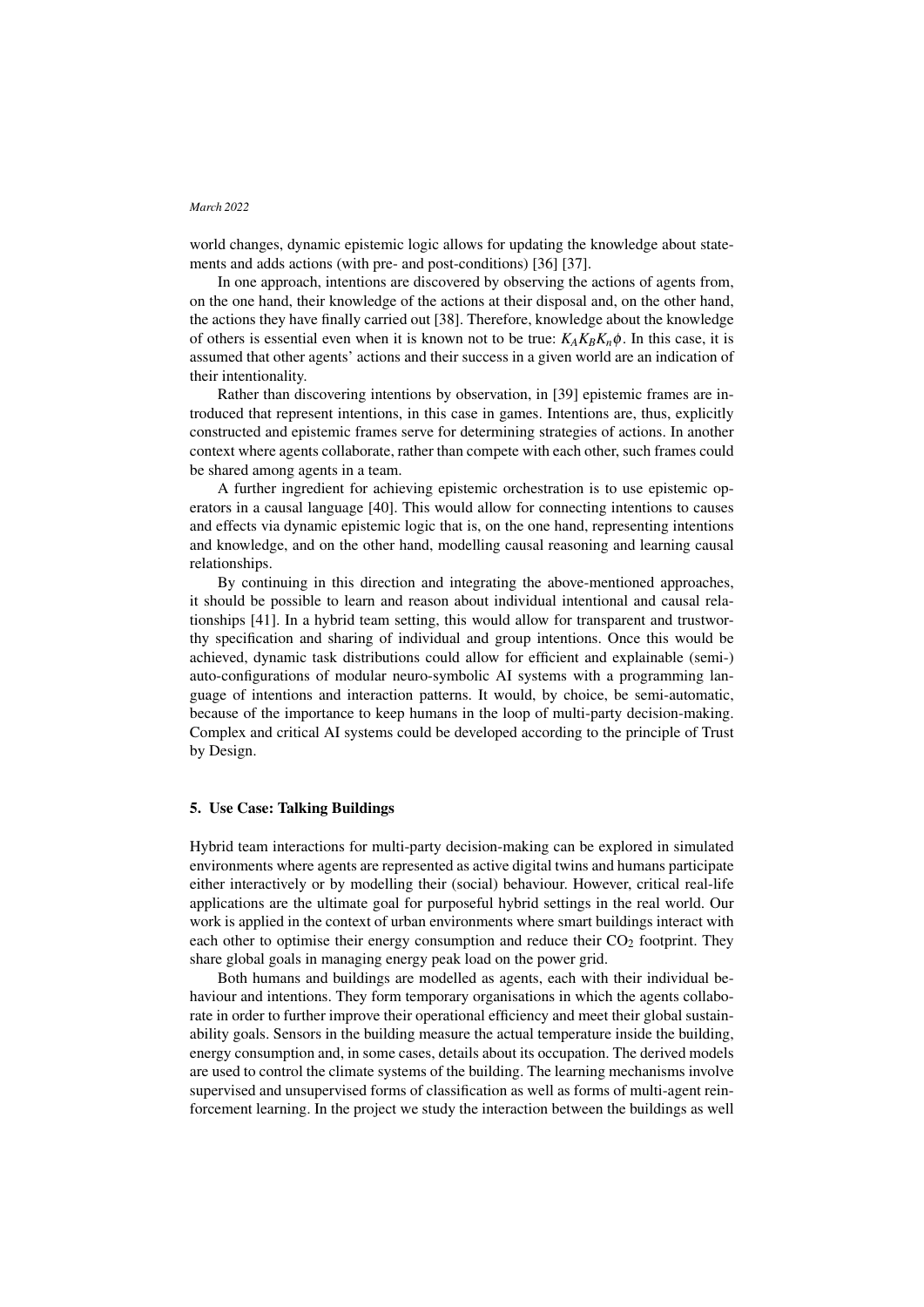as the interaction between the buildings and humans. Furthermore, in order to address the intentions on global impact and to meet the scalability goals, the interaction and algorithmic challenges are accompanied by the need for data sharing infrastructures that fulfil the requirements on interoperability, security and sovereignty challenges.

Describing the structure of hybrid systems in terms of interaction patterns and visualising them by means of boxologies helps to better understand their underlying complex mechanisms. They facilitate designers and engineers in their communication about the design, foster its modularity and safeguard the levels of interoperability. This is important since actors in hybrid teams may be engineered by different organisations. Furthermore, actors in hybrid systems must have a shared understanding of the terminology, contracts, and team-level processes. The patterns and corresponding boxologies support in this.

The buildings share information on their individually learned energy consumption models, patterns in their occupation, local weather conditions, and parameters about their construction or surrounding environment. This is characterised in terms of *market patterns*.

Feedback on the level of perceived comfort and constraints on desired temperatures, energy consumption and model parameters can be defined in terms of *negotiation patterns*. Via their agents the buildings mutually share awareness of their heating curves. In this way, they can expect and anticipate each others' behaviours to a) further optimise their own local consumption model and b) to avoid peak loads on the electricity grid.

Intentions can be shared as common policies, such as the optimisation of energy consumption, efficient interactions with the surrounding power-grid or serving related goals on, e.g., efficient usage of the buildings, or optimising the logistics or safety around the buildings.

The project, named 'Talking Buildings' is an applied research setting in the field of collaborative learning in social contexts. Stakeholders are manifold, e.g. its residents, employees, building owners, construction engineers, energy companies and, last but not least, policy makers. New forms of living and working and their consequences on urban rhythms [\[42\]](#page-11-7) can be explored. As a result, urban environments become active participants in the endeavour for increased sustainability and citizens' satisfaction in tackling the challenges of the post-pandemic society and climate change, among others.

# 6. Conclusions and Outlook

In this paper, we have discussed the context and requirements of hybrid team decision support, where multiple humans and agents cooperate. Several design patterns were explained that can be used to model trustworthy and transparent team interaction, both collaboratively and competitively. An outlook was given to the concept of epistemic orchestration. Of course, this will require more work to become useful, but the expectation is to allow for creating future AI systems built on Trust by Design. A use case about talking buildings in an urban context was explained. This is a playing field where the previously mentioned concepts will allow for experimentation and, finally, deployment of trustworthy AI systems based on mutual understanding of intentions in hybrid teams.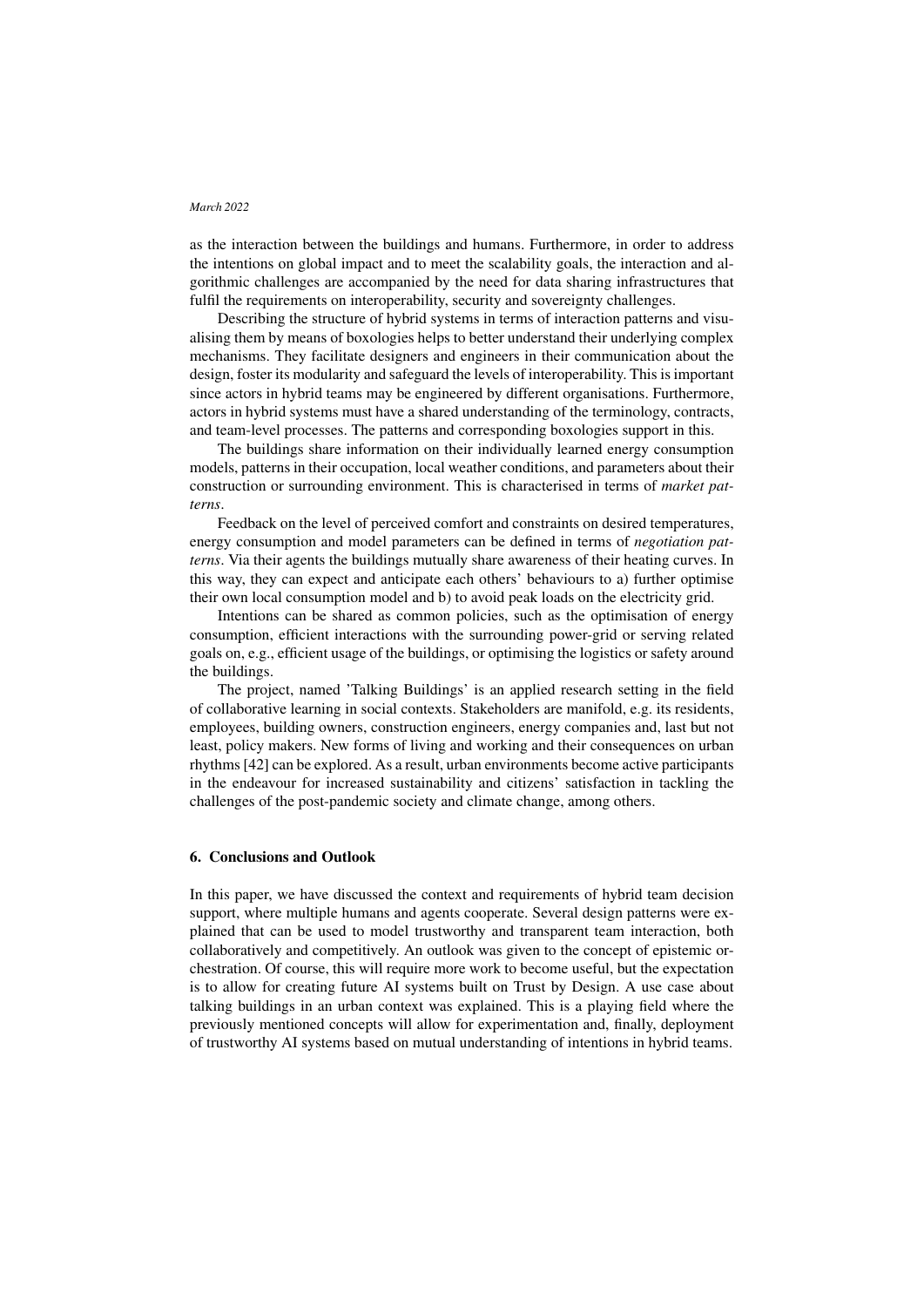# References

- <span id="page-8-0"></span>1. Castañer X and Oliveira N. Collaboration, Coordination, and Cooperation Among Organizations: Establishing the Distinctive Meanings of These Terms Through a Systematic Literature Review. Journal of Management. 2020 Jul 1; 46. Publisher: SAGE Publications Inc:965–1001. DOI: [10.1177/0149206320901565](https://doi.org/10.1177/0149206320901565). Available from: <https://doi.org/10.1177/0149206320901565> [Accessed on: 2022 Mar 11]
- <span id="page-8-1"></span>2. Ramchurn SD, Stein S, and Jennings NR. Trustworthy human-AI partnerships. iScience. 2021 Aug 20; 24:102891. DOI: [10 . 1016 / j . isci . 2021 . 102891](https://doi.org/10.1016/j.isci.2021.102891). Available from: [https://www.sciencedirect.com/science/article/pii/](https://www.sciencedirect.com/science/article/pii/S2589004221008592) [S2589004221008592](https://www.sciencedirect.com/science/article/pii/S2589004221008592) [Accessed on: 2022 Mar 10]
- <span id="page-8-2"></span>3. Bekkum Mv, Boer Md, Harmelen Fv, Meyer-Vitali A, and Teije At. Modular design patterns for hybrid learning and reasoning systems. Applied Intelligence. 2021. DOI: [10 . 1007 / s10489 - 021 - 02394 - 3](https://doi.org/10.1007/s10489-021-02394-3). Available from: [https : / / link .](https://link.springer.com/epdf/10.1007/s10489-021-02394-3) [springer.com/epdf/10.1007/s10489- 021- 02394- 3](https://link.springer.com/epdf/10.1007/s10489-021-02394-3) [Accessed on: 2021 Jun 18]
- <span id="page-8-3"></span>4. Meyer-Vitali A, Mulder W, and Boer MHT de. Modular Design Patterns for Hybrid Actors. *Cooperative AI Workshop*. Conference on Neural Information Processing Systems. Vol. 2021. NeurIPS. 2021 Dec 14. arXiv: [2109.09331](https://arxiv.org/abs/2109.09331). Available from: <http://arxiv.org/abs/2109.09331> [Accessed on: 2021 Nov 17]
- <span id="page-8-4"></span>5. Dennett DC. The Intentional Stance. Cambridge, MA, USA: A Bradford Book, 1987 Oct 16. 400 pp.
- <span id="page-8-5"></span>6. Dennett DC. Consciousness Explained. 1st edition. Boston: Back Bay Books, 1992 Oct 20. 528 pp.
- <span id="page-8-6"></span>7. Premack D and Woodruff G. Does the chimpanzee have a theory of mind? Behavioral and Brain Sciences. 1978 Dec; 1. Publisher: Cambridge University Press:515–26. DOI: [10 . 1017 / S0140525X00076512](https://doi.org/10.1017/S0140525X00076512). Available from: [https :](https://www.cambridge.org/core/journals/behavioral-and-brain-sciences/article/does-the-chimpanzee-have-a-theory-of-mind/1E96B02CD9850016B7C93BC6D2FEF1D0) [/ / www . cambridge . org / core / journals / behavioral - and - brain](https://www.cambridge.org/core/journals/behavioral-and-brain-sciences/article/does-the-chimpanzee-have-a-theory-of-mind/1E96B02CD9850016B7C93BC6D2FEF1D0)  [sciences/article/does- the- chimpanzee- have- a- theory- of- mind/](https://www.cambridge.org/core/journals/behavioral-and-brain-sciences/article/does-the-chimpanzee-have-a-theory-of-mind/1E96B02CD9850016B7C93BC6D2FEF1D0) [1E96B02CD9850016B7C93BC6D2FEF1D0](https://www.cambridge.org/core/journals/behavioral-and-brain-sciences/article/does-the-chimpanzee-have-a-theory-of-mind/1E96B02CD9850016B7C93BC6D2FEF1D0) [Accessed on: 2022 Mar 2]
- <span id="page-8-7"></span>8. Verbrugge R and Mol L. Learning to Apply Theory of Mind. Journal of Logic, Language and Information. 2008 Oct 1; 17:489–511. DOI: [10.1007/s10849-](https://doi.org/10.1007/s10849-008-9067-4) [008 - 9067 - 4](https://doi.org/10.1007/s10849-008-9067-4). Available from: [https : / / doi . org / 10 . 1007 / s10849 - 008 -](https://doi.org/10.1007/s10849-008-9067-4) [9067-4](https://doi.org/10.1007/s10849-008-9067-4) [Accessed on: 2022 Mar 2]
- <span id="page-8-8"></span>9. Verbrugge R. Testing and Training Theory of Mind for Hybrid Human-agent Environments. *Proceedings of the 12th International Conference on Agents and Artificial Intelligence, ICAART 2020, Volume 1, Valletta, Malta, February 22-24, 2020*. Ed. by Rocha AP, Steels L, and Herik HJvd. SCITEPRESS, 2020 :11. Available from: <https://vimeo.com/396473042>
- <span id="page-8-9"></span>10. Marcus G. Deep Learning Is Hitting a Wall. Nautilus — Science Connected. 2022 Mar 10. Available from: [https://nautil.us/deep-learning-is-hitting](https://nautil.us/deep-learning-is-hitting-a-wall-14467/)[a-wall-14467/](https://nautil.us/deep-learning-is-hitting-a-wall-14467/) [Accessed on: 2022 Mar 10]
- <span id="page-8-10"></span>11. Chan S and Siegel EL. Will machine learning end the viability of radiology as a thriving medical specialty? The British Journal of Radiology. 2019 Feb; 92:20180416. DOI: [10.1259/bjr.20180416](https://doi.org/10.1259/bjr.20180416)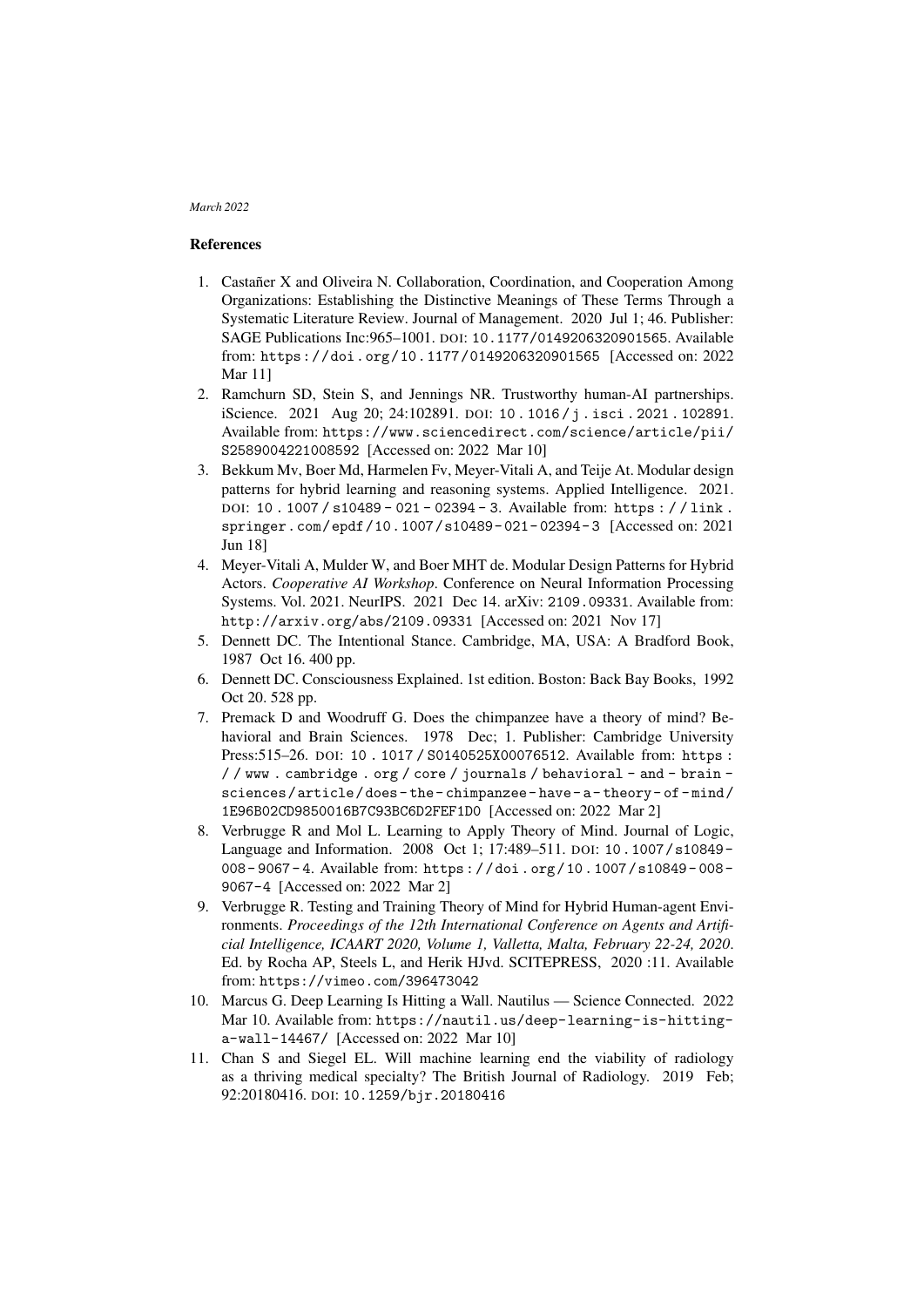- <span id="page-9-0"></span>12. Marcus G. The Next Decade in AI: Four Steps Towards Robust Artificial Intelligence. arXiv:200206177 [cs]. 2020 Feb 19. arXiv: [2002.06177](https://arxiv.org/abs/2002.06177). Available from: <http://arxiv.org/abs/2002.06177> [Accessed on: 2021 Nov 27]
- <span id="page-9-1"></span>13. Marcus G and Davis E. Rebooting AI: Building Artificial Intelligence We Can Trust. Vintage, 2019 Sep 10. 290 pp. Available from: <http://rebooting.ai/>
- <span id="page-9-2"></span>14. Akata Z, Balliet D, Rijke Md, Dignum F, Dignum V, Eiben G, Fokkens A, Grossi D, Hindriks K, Hoos H, Hung H, Jonker C, Monz C, Neerincx M, Oliehoek F, Prakken H, Schlobach S, Gaag Lvd, Harmelen Fv, Hoof Hv, Riemsdijk Bv, Wynsberghe Av, Verbrugge R, Verheij B, Vossen P, and Welling M. A Research Agenda for Hybrid Intelligence: Augmenting Human Intellect With Collaborative, Adaptive, Responsible, and Explainable Artificial Intelligence. Computer. 2020 Aug 1; 53. Publisher: IEEE Computer Society:18–28. DOI: [10 . 1109 / MC . 2020 . 2996587](https://doi.org/10.1109/MC.2020.2996587). Available from: [https://www.computer.org/csdl/magazine/co/2020/08/](https://www.computer.org/csdl/magazine/co/2020/08/09153877/1lUB5gL2CnS) [09153877/1lUB5gL2CnS](https://www.computer.org/csdl/magazine/co/2020/08/09153877/1lUB5gL2CnS) [Accessed on: 2022 Feb 2]
- <span id="page-9-3"></span>15. Harbers M, Verbrugge R, Sierra C, and Debenham J. The Examination of an Information-Based Approach to Trust. *Coordination, Organizations, Institutions, and Norms in Agent Systems III*. Ed. by Sichman JS, Padget J, Ossowski S, and Noriega P. Lecture Notes in Computer Science. Berlin, Heidelberg: Springer, 2008 :71–82. DOI: [10.1007/978-3-540-79003-7\\_6](https://doi.org/10.1007/978-3-540-79003-7_6)
- <span id="page-9-4"></span>16. Rudin C. Stop Explaining Black Box Machine Learning Models for High Stakes Decisions and Use Interpretable Models Instead. arXiv:181110154 [cs, stat]. 2019 Sep 21. arXiv: [1811.10154](https://arxiv.org/abs/1811.10154). Available from: [http://arxiv.org/abs/1811.](http://arxiv.org/abs/1811.10154) [10154](http://arxiv.org/abs/1811.10154) [Accessed on: 2022 Mar 9]
- <span id="page-9-5"></span>17. Dunin-Keplicz BM and Verbrugge R. Teamwork in Multi-Agent Systems: A Formal Approach. 1st. Wiley Publishing, 2010. 244 pp.
- <span id="page-9-6"></span>18. Dignum V, Dignum F, and Meyer JJ. An agent-mediated approach to the support of knowledge sharing in organizations. The Knowledge Engineering Review. 2004 Jun; 19. Publisher: Cambridge University Press:147–74. DOI: [10 .](https://doi.org/10.1017/S0269888904000244) [1017/S0269888904000244](https://doi.org/10.1017/S0269888904000244). Available from: [https://www.cambridge.org/](https://www.cambridge.org/core/journals/knowledge-engineering-review/article/abs/an-agentmediated-approach-to-the-support-of-knowledge-sharing-in-organizations/B8E27F2C2BB97291BB739F168F0D6C35) [core / journals / knowledge - engineering - review / article / abs / an](https://www.cambridge.org/core/journals/knowledge-engineering-review/article/abs/an-agentmediated-approach-to-the-support-of-knowledge-sharing-in-organizations/B8E27F2C2BB97291BB739F168F0D6C35)  [agentmediated-approach-to-the-support-of-knowledge-sharing-in](https://www.cambridge.org/core/journals/knowledge-engineering-review/article/abs/an-agentmediated-approach-to-the-support-of-knowledge-sharing-in-organizations/B8E27F2C2BB97291BB739F168F0D6C35)[organizations / B8E27F2C2BB97291BB739F168F0D6C35](https://www.cambridge.org/core/journals/knowledge-engineering-review/article/abs/an-agentmediated-approach-to-the-support-of-knowledge-sharing-in-organizations/B8E27F2C2BB97291BB739F168F0D6C35) [Accessed on: 2022 Mar 4]
- <span id="page-9-7"></span>19. Poslad S. Using Multi-agent Systems to Specify Safe and Secure Services for Virtual Organisations. 2009 Sep 30:258–73. DOI: [10.1007/978- 3- 642- 04879-](https://doi.org/10.1007/978-3-642-04879-1_18) [1\\_18](https://doi.org/10.1007/978-3-642-04879-1_18)
- <span id="page-9-8"></span>20. Nygard M. Documenting Architecture Decisions. Cognitect.com. 500. Available from: [https : / / www . cognitect . com / blog / 2011 / 11 / 15 / documenting](https://www.cognitect.com/blog/2011/11/15/documenting-architecture-decisions)  [architecture-decisions](https://www.cognitect.com/blog/2011/11/15/documenting-architecture-decisions) [Accessed on: 2022 Mar 7]
- <span id="page-9-9"></span>21. Henderson JP. Architecture decision record (ADR). original-date: 2016-10-18T03:43:44Z. 2022 Mar 7. Available from: [https://github.com/joelparkerhenderson/](https://github.com/joelparkerhenderson/architecture-decision-record) [architecture-decision-record](https://github.com/joelparkerhenderson/architecture-decision-record) [Accessed on: 2022 Mar 7]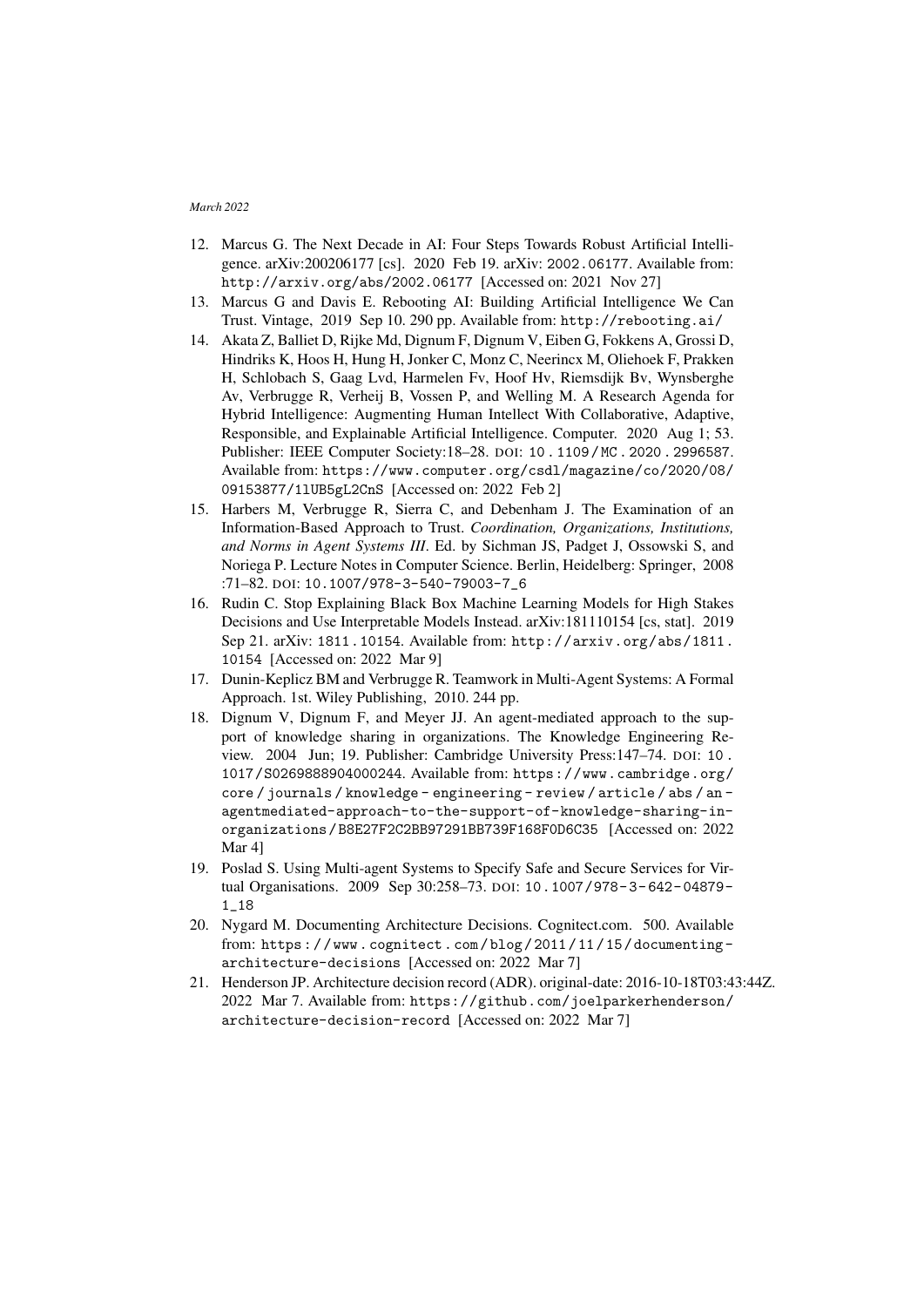- <span id="page-10-0"></span>22. Chappen E, Hofschneider R, King M, and Ballard T. Architecture Decision Records: Helpful now, invaluable later. 18F Consultancy, U.S. Government. 18F is a technology and design consultancy for the U.S. Government, inside the government. 2021 Jul 6. Available from: [https : / / 18f . gsa . gov / 2021 / 07 /](https://18f.gsa.gov/2021/07/06/architecture_decision_records_helpful_now_invaluable_later/) [06/architecture\\_decision\\_records\\_helpful\\_now\\_invaluable\\_later/](https://18f.gsa.gov/2021/07/06/architecture_decision_records_helpful_now_invaluable_later/) [Accessed on: 2022 Mar 10]
- <span id="page-10-1"></span>23. Beck K. Test Driven Development: By Example. 1st edition. Boston: Addison-Wesley Professional, 2002 Nov 8. 240 pp.
- <span id="page-10-2"></span>24. Haynes C, Luck M, McBurney P, Mahmoud S, Vítek T, and Miles S. Engineering the emergence of norms: a review. The Knowledge Engineering Review. 2017; 32. Publisher: Cambridge University Press. DOI: [10.1017/S0269888917000169](https://doi.org/10.1017/S0269888917000169). Available from: [https://www.cambridge.org/core/journals/knowledge](https://www.cambridge.org/core/journals/knowledge-engineering-review/article/abs/engineering-the-emergence-of-norms-a-review/8761517851A1FFA22BEEEA47085009D8)[engineering- review/article/abs/engineering- the- emergence- of](https://www.cambridge.org/core/journals/knowledge-engineering-review/article/abs/engineering-the-emergence-of-norms-a-review/8761517851A1FFA22BEEEA47085009D8)[norms-a-review/8761517851A1FFA22BEEEA47085009D8](https://www.cambridge.org/core/journals/knowledge-engineering-review/article/abs/engineering-the-emergence-of-norms-a-review/8761517851A1FFA22BEEEA47085009D8) [Accessed on: 2022 Mar 9]
- <span id="page-10-3"></span>25. Emelin D, Bras RL, Hwang JD, Forbes M, and Choi Y. Moral Stories: Situated Reasoning about Norms, Intents, Actions, and their Consequences. arXiv:201215738 [cs]. 2020 Dec 31. arXiv: [2012.15738](https://arxiv.org/abs/2012.15738). Available from: [http://arxiv.org/](http://arxiv.org/abs/2012.15738) [abs/2012.15738](http://arxiv.org/abs/2012.15738) [Accessed on: 2022 Mar 1]
- <span id="page-10-4"></span>26. Jiang L, Hwang JD, Bhagavatula C, Bras RL, Forbes M, Borchardt J, Liang J, Etzioni O, Sap M, and Choi Y. Delphi: Towards Machine Ethics and Norms. arXiv:211007574 [cs]. 2021 Oct 14. arXiv: [2110.07574](https://arxiv.org/abs/2110.07574). Available from: [http:](http://arxiv.org/abs/2110.07574) [//arxiv.org/abs/2110.07574](http://arxiv.org/abs/2110.07574) [Accessed on: 2022 Mar 1]
- <span id="page-10-5"></span>27. Gateau B. Normative Multi-Agent Organizations: Modeling, Support and Control, ˆ Draft Version. 2007 Dec 1
- <span id="page-10-6"></span>28. Vecht B van der, Meyer AP, Neef M, Dignum F, and Meyer JJC. Influence-Based Autonomy Levels in Agent Decision-Making. *Coordination, Organizations, Institutions, and Norms in Agent Systems II*. Ed. by Noriega P, Vazquez-Salceda J, Boella ´ G, Boissier O, Dignum V, Fornara N, and Matson E. Lecture Notes in Computer Science. Berlin, Heidelberg: Springer, 2007 :322–37. DOI: [10.1007/978-3-540-](https://doi.org/10.1007/978-3-540-74459-7_21) [74459-7\\_21](https://doi.org/10.1007/978-3-540-74459-7_21)
- <span id="page-10-7"></span>29. Gelernter D and Carriero N. Coordination languages and their significance. Communications of the ACM. 1992 Feb 1: 35:97-107. pol: 10. 1145 / 129630. [129635](https://doi.org/10.1145/129630.129635). Available from: <https://doi.org/10.1145/129630.129635> [Accessed on: 2022 Mar 9]
- <span id="page-10-8"></span>30. Wells G. A Tuple Space Web Service for Distributed Programming. *PDPTA*. 2006. DOI: [10.5220/0001517000930100](https://doi.org/10.5220/0001517000930100)
- <span id="page-10-9"></span>31. Hayes-Roth B and Hayes-Roth. A blackboard architecture for control. Artificial Intelligence. 1985; 26:251–321. DOI: [10.1016/0004-3702\(85\)90063-3](https://doi.org/10.1016/0004-3702(85)90063-3)
- <span id="page-10-10"></span>32. Corkill DD. Blackboard Architectures and Applications. *Design Alternatives for Parallel and Distributed Blackboard Systems*. Academic Press, 1989 :pp. 99–136
- <span id="page-10-11"></span>33. Jagannathan V, Dodhiawala R, and Baum LS, eds. Blackboard architectures and applications. Perspectives in artificial intelligence v. 3. Boston: Academic Press, 1989. 524 pp.
- <span id="page-10-12"></span>34. Craig I. Blackboard Systems. Norwood, NJ: Ablex, 1995